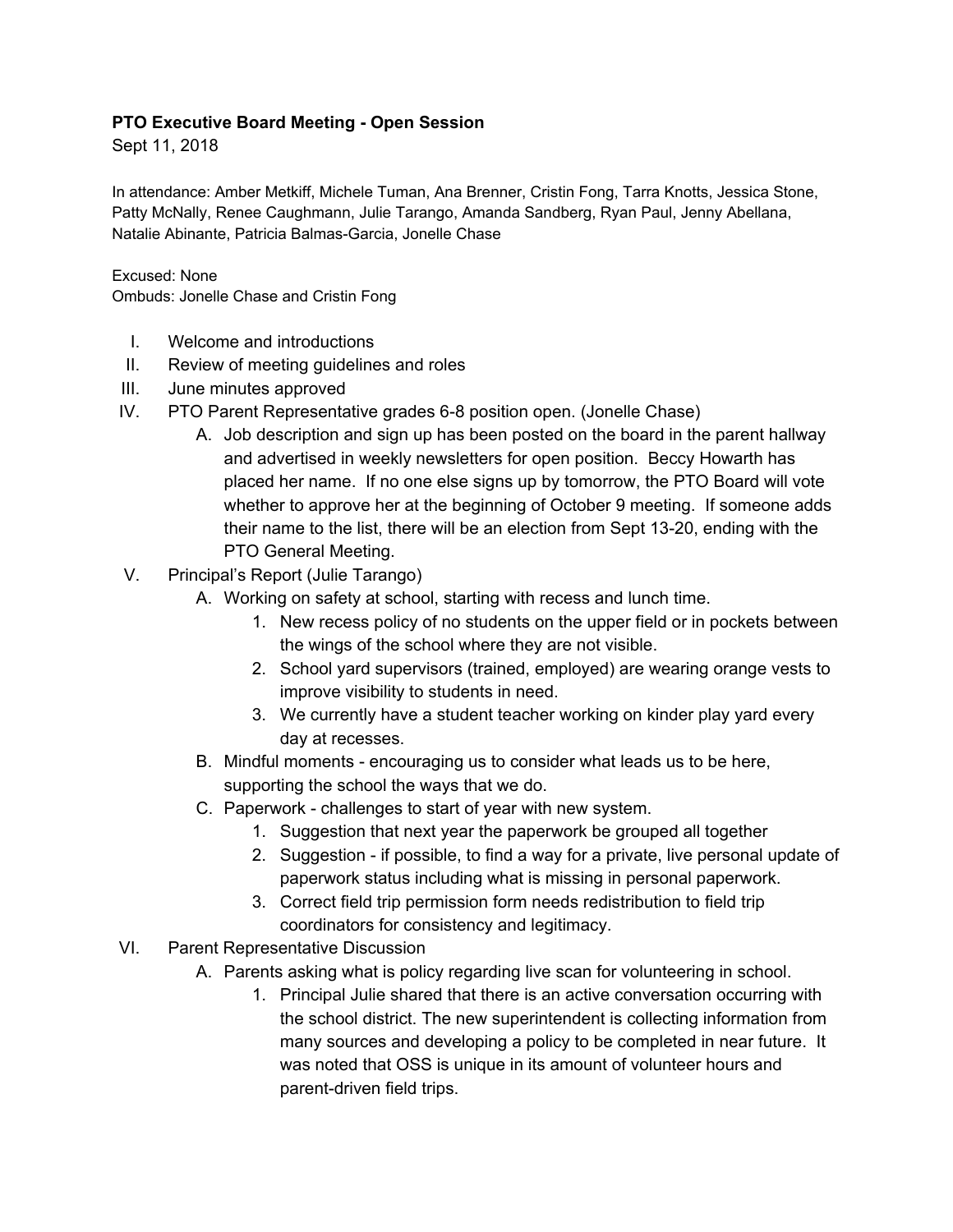- 2. The district has hired a person to manage a live scan program for school volunteers.
- 3. It will be part of this school's process that field trip volunteers will be checked against "Megan's Law" list. Probably for all volunteering also.
- 4. Concern for immigrants who may be concerned about their status, perhaps avoiding live scan. It was noted that the scan is a reference check and not a check on immigration status. Education will be necessary to hopefully alleviate fears.
- VII. Teacher's Report (Patty McNally)
	- A. Thank you to the parents and the board for the healthy budget and for PE.
	- B. Teachers expressed concern for Fundraising Manager, Jenny Abellana getting support from parents for planning and executing events.
	- C. Teachers have noted that the upper field is in tough shape and question whether the recent approval of bond money for the district could be used to fix it up to be better used.
	- D. PE teacher contact with John Lyons has been made and with his M, T, Th schedule they can fit 1st - 5th grades with 2 slots and kinder with one until the kinder students have a longer day.
	- E. Virginia Szczepaniak sent the message that the compost grant came through and the EAT committee will be keeping the Board posted with updates as they occur.
	- F. The teachers suggested that a committee of principal, teacher, and parents be formed before school starts next year to meet regarding paperwork and volunteer policy.
	- G. Natalie Abinante shared that 7/8 th grade teachers are working on electives.
		- 1. They have been recruiting from parents to offer a class, but no responses.
		- 2. They are creating a pamphlet/handout for elective choices. Added a few new courses, including a computer science course.
		- 3. Wanted parent volunteer to support/create student elective schedules based on student choices and availabilities. Currently takes teachers a lot of hours to complete. It is completed for this trimester, but help for next two would be appreciated and a job that a parent could do at home, probably a great job for a middle school parent as fewer hours available to help in classrooms.
- VIII. Treasurer's Report (Patricia Balmas-Garcia)
	- A. Budget to be presented at next week's PTO General Meeting for approval.
		- 1. Handout presented with unchanged budget amounts from budget meeting, but formatted differently. Line items are now arranged in groups with a group total at the top to allow for more flexibility within the group's budget line items. Intention is to create more efficient/effective use of funds.
		- 2. It was requested that "held in advance" line item be removed from "PTO overhead expenses" group and be its own category to more clearly reflect overhead expenses.